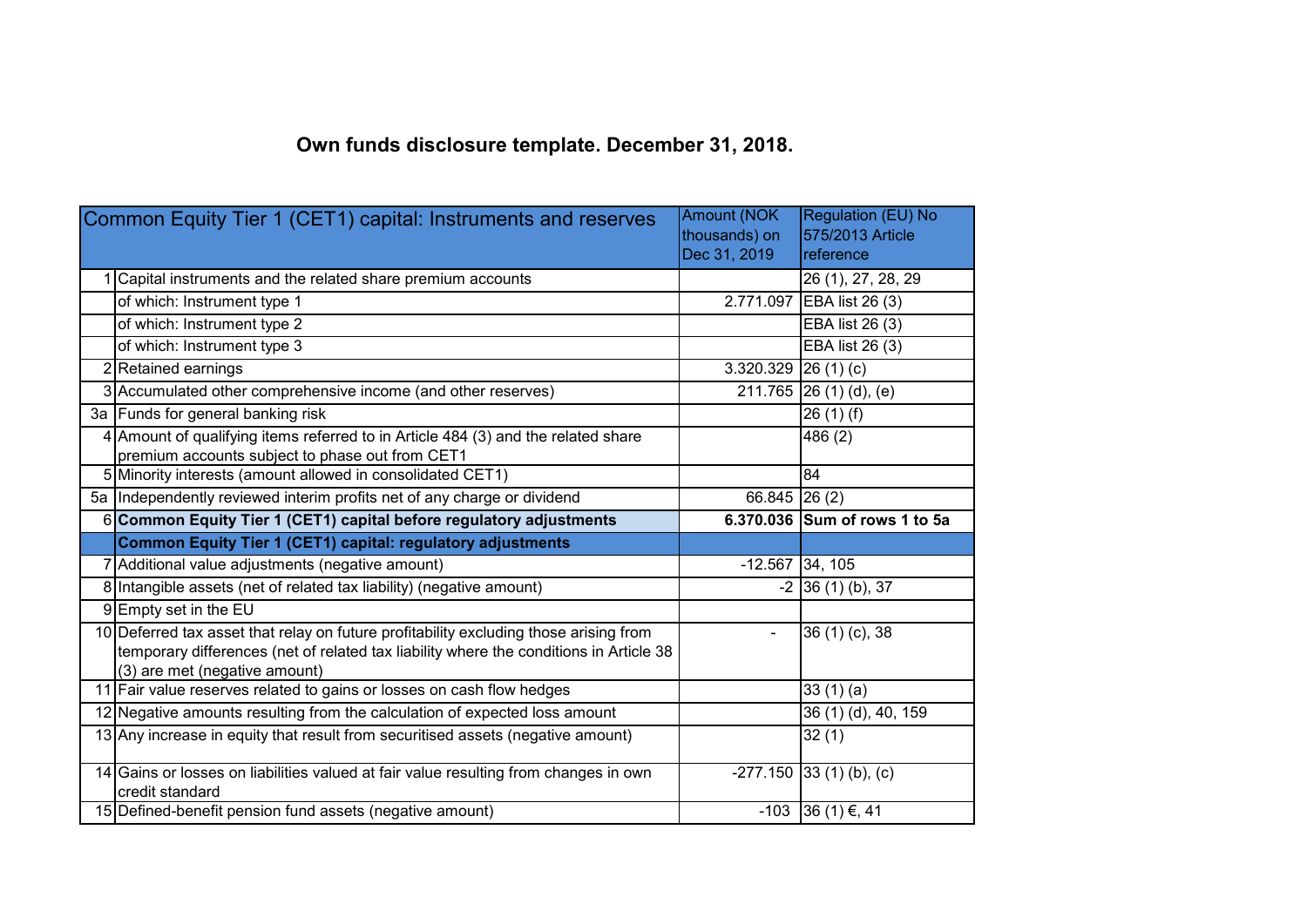| 16 Direct and indirect holdings by an institution of own CET1 instruments (negative<br>amount)                                                                                                                                                                              |            | 36(1)(f), 42                                                               |
|-----------------------------------------------------------------------------------------------------------------------------------------------------------------------------------------------------------------------------------------------------------------------------|------------|----------------------------------------------------------------------------|
| 17 Direct, indirect and synthetic holdings of the CET1 instruments of financial sector<br>entities where those entities have reciprocal cross holdings with the institution<br>designed to inflate artificially the own funds of the institution (negative amount)          |            | $36(1)(9)$ , 44                                                            |
| 18 Direct, indirect and synthetic holdings of the CET1 instruments of financial sector<br>entities where the institutions does not have a significant investments in those<br>entities (amount above 10% treshold and net og eligible short positions) (negative<br>amount) |            | 36 (1) (h), 43, 45, 46, 49<br>$(2)$ , 79, 469 (1) (a), 472<br>(10), 478(1) |
| 19 Direct, indirect and synthetic holdings of the CET1 instruments of financial sector<br>entities where the institutions has a significant investments in those entities<br>(amount above 10% treshold and net og eligible short positions) (negative<br>amount)           |            | 36 (1) (i), 43, 45, 47, 48<br>$(1)$ (b), 49 $(1)$ to $(3)$ and<br>79       |
| 20 Empty set in the EU                                                                                                                                                                                                                                                      |            |                                                                            |
| 20a Exposure amount of the following items which qualify for a RW of 1250% where<br>the institution opt for the deduction alternative                                                                                                                                       |            | 36(1)(k)                                                                   |
| 20b of which: qualifying holdings outside the financial sector (negative amount)                                                                                                                                                                                            |            | 36 (1) (k) (i), 89 to 91                                                   |
| 20co of which: securisation positions (negative amount)                                                                                                                                                                                                                     |            | 36 (1) (k) (ii), 243 (1)<br>(b), 244 (1) (b), 258                          |
| 20d of which: free deliveries (negative amount)                                                                                                                                                                                                                             |            | 36 (1) (k) (iii), 379 (3)                                                  |
| 21 Deferred tax asset arising from temporary differences (amount above 10%<br>treshold, net of tax liability where the conditions in Article 38 (3) are met<br>(negative amount)                                                                                            |            | 36 (1) (c), 38 og 48 (1)<br>(a)                                            |
| 22 Amount axceeding the 15% treshold (negative amount)                                                                                                                                                                                                                      |            | 48 (1)                                                                     |
| 23 of which: direct and indirect holdings by the institutions of the CET1 instruments<br>of financial sector entities where the institution has a significant investment in                                                                                                 |            | 36 (1) (i), 48 (1) (b)                                                     |
| 24 Empty set in the EU                                                                                                                                                                                                                                                      |            |                                                                            |
| 25 of which: deferred tax asset arising from temporary differences                                                                                                                                                                                                          |            | 36(1)(c), 38, 48(1)(a)                                                     |
| 25a Losses for the current financial year (negative amount)                                                                                                                                                                                                                 |            | 36(1)(a)                                                                   |
| 25b Foresable tax charges relating to CET1 items (negative amount)                                                                                                                                                                                                          |            | 36(1)(1)                                                                   |
| 27 Qualifying AT1 deductions that exceed the AT1 capital of the institution (negative<br>amount)                                                                                                                                                                            |            | 36(1)(j)                                                                   |
| 28 Total regulatory adjustments to Common Equity Tier 1 (CET1)                                                                                                                                                                                                              | $-289.822$ | Sum of rows 7 to 20a,<br>21, 22, 25a, 25b, 26 og<br>27                     |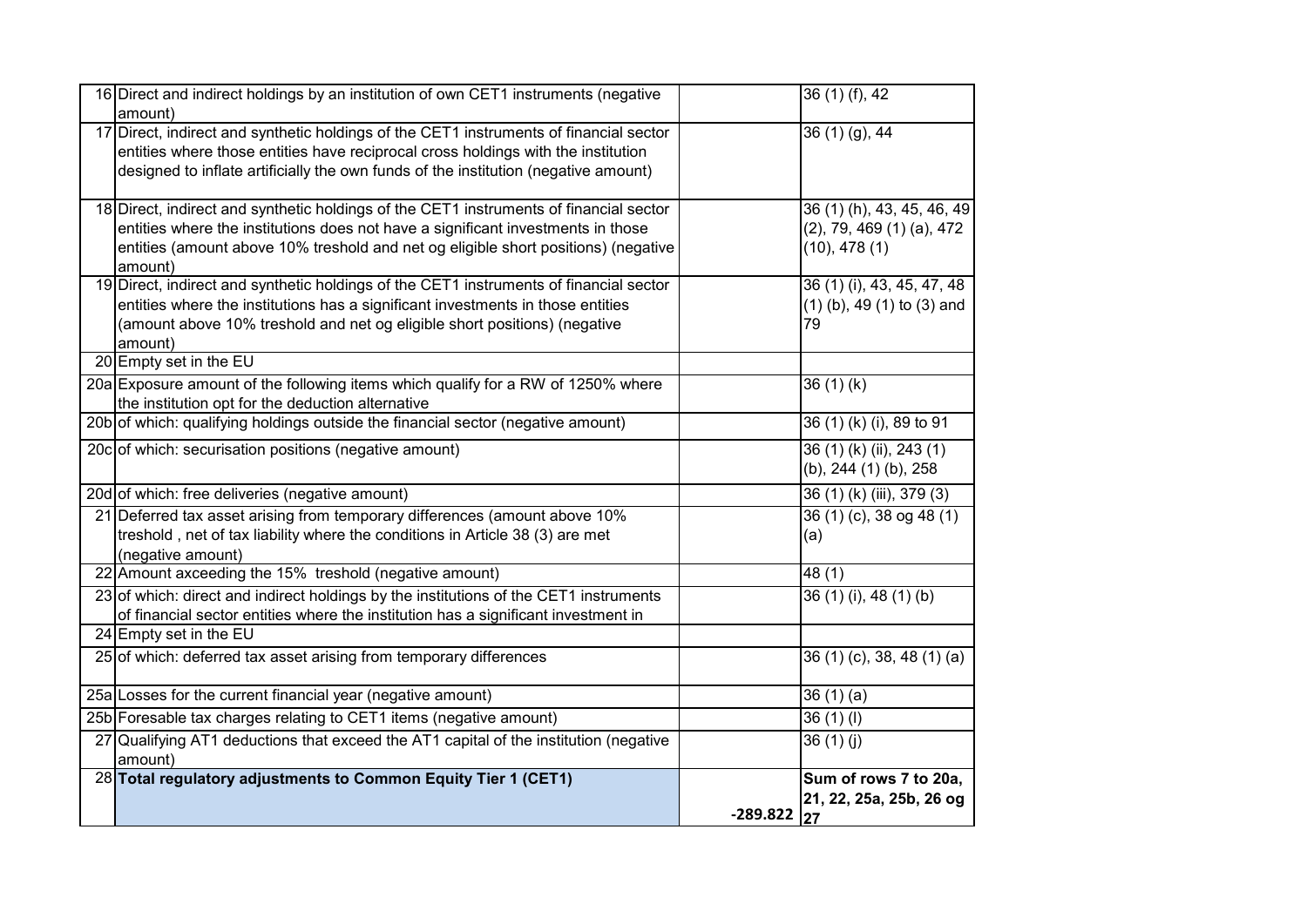| 29 Common Equity Tier (CET1) capital                                                  |                | 6.080.214 Row 6 minus row 28 |
|---------------------------------------------------------------------------------------|----------------|------------------------------|
| Additional Tier 1 (AT1) capital: instruments                                          |                |                              |
| 30 Capital instruments and the related share premium accounts                         |                | 51, 52                       |
| 31 of which: classified as equity under applicable accounting standards               |                |                              |
| 32 of which: classified as liability under applicable accounting standards            |                |                              |
| 33 Amount of qualifying items referred to in Article 484 (3) and the related share    |                | 486 (3) & (5)                |
| premium accounts subject to phase out from AT1                                        |                |                              |
| 34 Qualifying Tier 1 capital included in consolidated AT1 capital (including minority |                | 85, 86                       |
| interests not included in row 5) issued by subsidiaries and held by third parties     |                |                              |
| 35 of which: instruments issued by subsidiaries subject to phase out                  |                |                              |
| 36 Additional Tier 1 (AT1) capital before regulatory adjustments                      |                | Sum of rows 30, 33<br>and 34 |
| Additional Tier 1 (AT1) capital: regulatory adjustments                               |                |                              |
| 37 Direct and indirect holdings by an institution of own AT1 instruments (negative    |                | 52 (1) (b), 56 (a), 57       |
| amount)                                                                               |                |                              |
| 38 Direct, indirect and synthetic holdings of the AT1 instruments of financial sector |                | 56 (b), 58                   |
| entities where those entities have reciprocal cross holdings with the institution     |                |                              |
| 39 Direct, indirect and synthetic holdings of the AT1 instruments of financial sector |                | 56 (c), 59, 60, 79           |
| entities where the institutions does not have a significant investments in those      |                |                              |
| entities (amount above 10% treshold and net og eligible short positions) (negative    |                |                              |
| amount)                                                                               |                |                              |
| 40 Direct, indirect and synthetic holdings of the AT1 instruments of financial sector |                | 56 (d), 59, 79               |
| entities where the institutions does not have a significant investments in those      |                |                              |
| entities (amount above 10% treshold and net og eligible short positions) (negative    |                |                              |
| amount)                                                                               |                |                              |
| 41 Empty set in the EU                                                                |                | Sum rad 41a, 41b, 41c        |
| 42 Qualifying T2 deductions that exceed the T2 capital of the institutions (negative  |                | 56 (e)                       |
| amount)                                                                               |                |                              |
| 43 Total regulatory adjustments to Additional Tier 1 (CET1)                           | $\blacksquare$ | Sum of rows 37 to 42         |
|                                                                                       |                |                              |
| 44 Additional Tier 1 (AT1) Capital                                                    | $\blacksquare$ | Row 36 minus row 43          |
| 45 Kjernekapital                                                                      |                | 6.080.214 Sum of row 29 and  |
|                                                                                       |                | row 44                       |
| Tier 2 (T2) capital: Instruments and provisions                                       |                |                              |
| 46 Capital instruments and the related share premium accounts                         |                | 62, 63                       |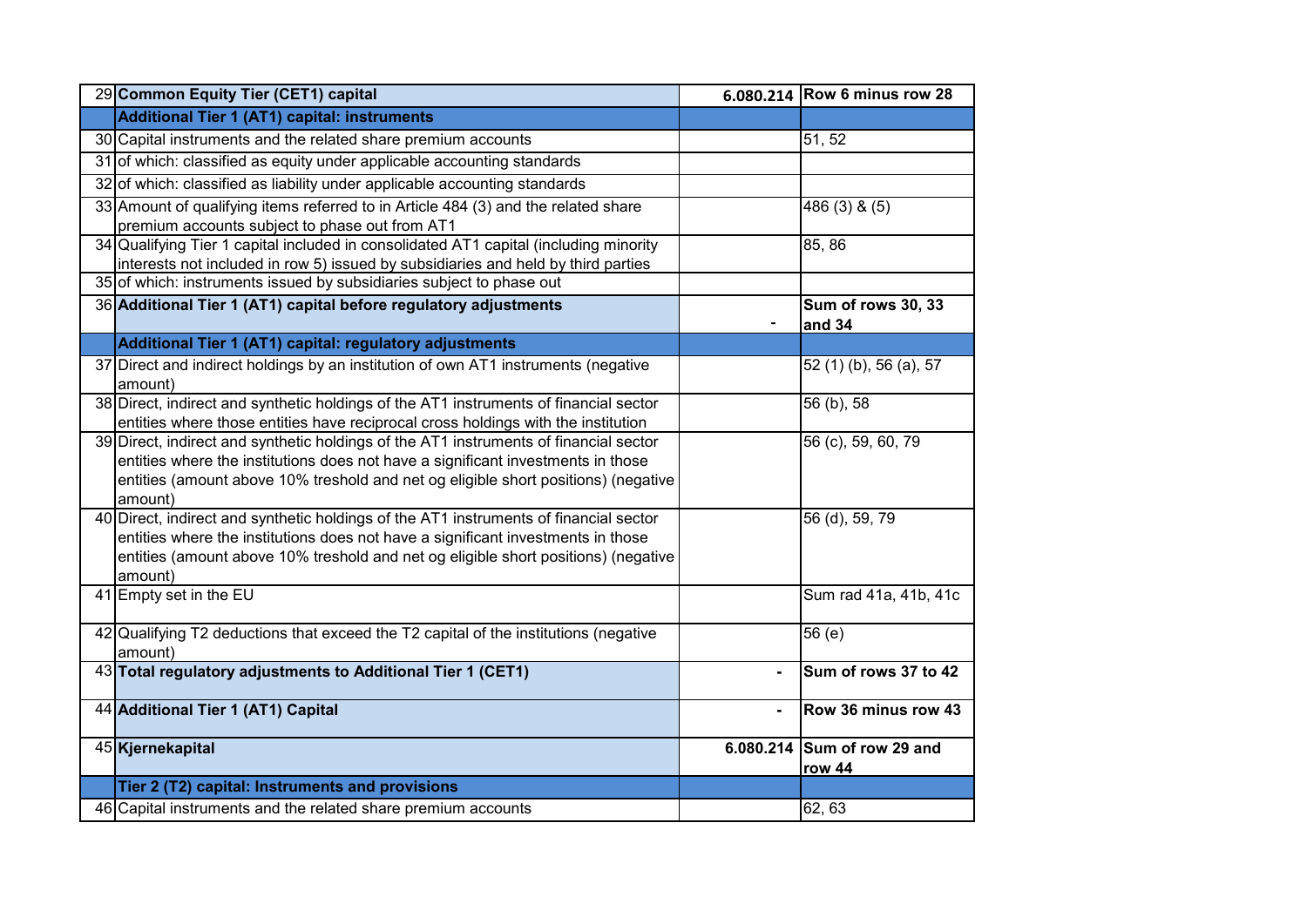| 47 Amount of qualifying items referred to in Article 484 (5) and the related share<br>premium accounts subject to phase out from T2                                                                                                                                                               |           | 486 (4) & (5)                         |
|---------------------------------------------------------------------------------------------------------------------------------------------------------------------------------------------------------------------------------------------------------------------------------------------------|-----------|---------------------------------------|
| 48 Qualifying own funds instruments included in consolidated T2 capital (including<br>minority interests and AT1 instruments not included in rows 5 or 34) issued by<br>subsidiaries and held by third parties                                                                                    |           | 87,88                                 |
| 49 of which: instruments issued by subsidiaries subject to phase out                                                                                                                                                                                                                              |           |                                       |
| 50 Credit risk adjustments                                                                                                                                                                                                                                                                        |           | 62 (c), (d)                           |
| 51 Tier 2 (T2) capital before regulatory adjustments                                                                                                                                                                                                                                              |           | Sum of rows 46 to 48,<br>row 50       |
| Tier 2 (T2) capital: regulatory adjustments                                                                                                                                                                                                                                                       |           |                                       |
| 52 Direct and indirect holdings by an institution of own T2 instruments (negative<br>amount)                                                                                                                                                                                                      |           | 63 (b) (i), 66 (a), 67                |
| 53 Holdings of the T2 instruments and subordinated loans of financial sector entities<br>wherer those entities have reciprocal cross holdings with the institution designed<br>to inflate artificially the own funds of the institution (negative amount)                                         |           | 66 (b), 68                            |
| 54 Direct, indirect and synthetic holdings of the T2 instruments and subordinated<br>loans of financial sector entities wherer the institutions does not have a significant<br>investments in those entities (amount above 10% treshold and net og eligible<br>short positions) (negative amount) |           | 66 (c), 69, 70, 79                    |
| 55 Direct, indirect and synthetic holdings of the T2 instruments and subordinated<br>loans of financial sector entities wherer the institutions does not have a significant<br>investments in those entities (net og eligible short positions) (negative amount)                                  |           | 66 (d), 69, 79                        |
| 56 Empty set in the EU                                                                                                                                                                                                                                                                            |           | Sum of rows 56a, 56b,<br>56c          |
| 57 Total regulatory adjustments to Tier 2 (T2) capital                                                                                                                                                                                                                                            |           | Sum of rows 52 to 56                  |
| 58 Tier 2 (T2) capital                                                                                                                                                                                                                                                                            |           | Row 51 minus row 57                   |
| 59 Total capital (TC=T1+T2)                                                                                                                                                                                                                                                                       |           | 6.080.214 Sum of row 45 and<br>row 58 |
| 60 Total risk weighted assets                                                                                                                                                                                                                                                                     | 5.336.607 |                                       |
| <b>Capital ratios and buffer</b>                                                                                                                                                                                                                                                                  |           |                                       |
| 61 Common Equity Tier 1 (as a percentage of total risk exposure amount)                                                                                                                                                                                                                           |           | 113,9 % 92 (2) (a)                    |
| 62 Tier 1 (as a percentage of total risk exposure amount)                                                                                                                                                                                                                                         |           | 113,9 % 92 (2) (b)                    |
| 63 Total capital (as a percentage of total risk exposure amount)                                                                                                                                                                                                                                  |           | 113,9 % 92 (2) (c)                    |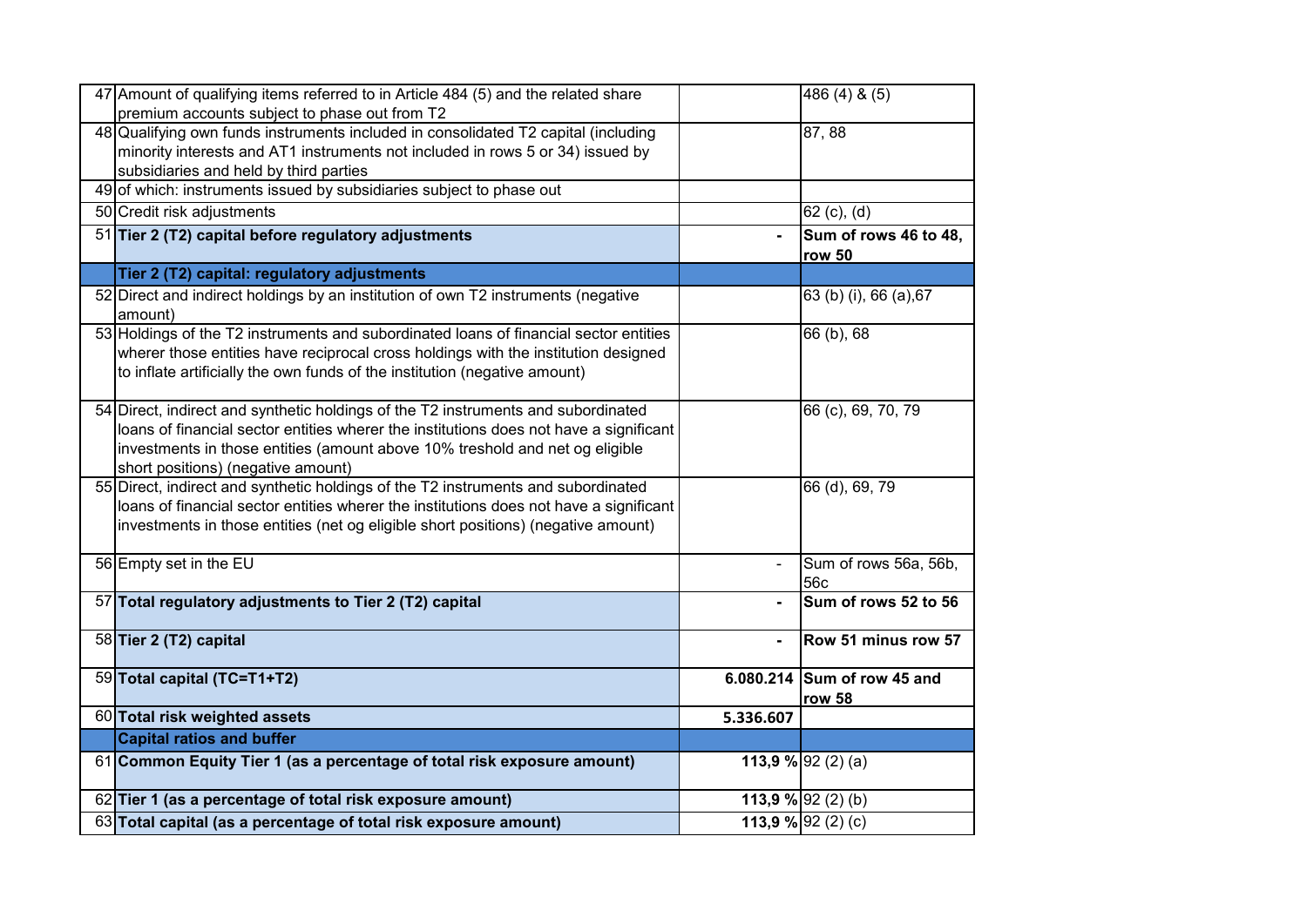| 64 Institution specific buffer requirement (CET1 requirement in accordance                                     |         | 533.661 CRD 128, 129, 130,  |
|----------------------------------------------------------------------------------------------------------------|---------|-----------------------------|
| with article 92 (1) (a) plus capital conservation and countercyclical buffer                                   |         | 131, 133                    |
| requirements, plus systemic risk buffer, plus systemically important                                           |         |                             |
| institution buffer expressed as a percentage of risk exposure amount)                                          |         |                             |
| 65 of which: capital conservation buffer requirement                                                           | 133.415 |                             |
| 66 of which: countercyclical buffer requirement                                                                | 106.732 |                             |
| 67 of which: systemic risk buffer requirement                                                                  | 160.098 |                             |
| 67a of which: Global Systemically Important Institutional (G-SII) or Other                                     |         | <b>CRD 131</b>              |
| Systemically Important Institution (O-SII) buffer                                                              |         |                             |
| 68 Common Equity Tier 1 available to meet buffers (as a percentage of risk                                     |         | 99,4 % CRD 128              |
| 69 (non relevant in EU regulations)                                                                            |         |                             |
| 70 (non relevant in EU regulations)                                                                            |         |                             |
| 71 (non relevant in EU regulations)                                                                            |         |                             |
| Amounts below the tresholds for deduction (before risk weighting)                                              |         |                             |
| 72 Direct and indirect holdings of the capital of financial sector entities where the                          |         | 36 (1) (h), 45, 46, 472     |
| institution does not have a significant investment in those entities (amount below                             |         | $(10)$ , 56 (c), 59, 60, 66 |
| 10% treshold and net of eligible short positions)                                                              |         | $(c)$ , 69, 70              |
| 73 Direct and indirect holdings by the institution of the CET1 instruments of financial                        |         | 36 (1) (i), 45, 48          |
| sector entities where the institution has a significant investment in those entities<br>74 Empty set in the EU |         |                             |
| 75 Deferred tax asset arising from temporary differences (amount above 10%                                     |         |                             |
| treshold, net of tax liability where the conditions in Article 38 (3) are met                                  |         | 36 (1) (c), 38, 48          |
| Applicable caps on the inclusion of provision in Tier 2                                                        |         |                             |
| 76 Credit risk adjustments included in T2 in respect of exposures subject to                                   |         | 62                          |
| standardised approach (prior to the application of the cap)                                                    |         |                             |
| 77 Cap on inclusion of credit risk adjustments in T2 under standardised approach                               |         | 62                          |
| 78 Credit risk adjustments included in T2 in respect of exposures subject to internal                          |         | 62                          |
| rating-based approach (prior to the application of the cap)                                                    |         |                             |
| 79 Cap for inclusion of credit risk adjustments in T2 under internal rating-based                              |         | 62                          |
| approach                                                                                                       |         |                             |
| Capital instruments subject to phase-out arrangements (only applicable                                         |         |                             |
| 80 Current cap on CET1 instruments subject to phase out arrangements                                           |         | 484 (3) & 486 (2) & (5)     |
| 81 Amount excluded from CET1 due to cap (excess over cap after redemptions)                                    |         | 484 (3), 486 (2) & (5)      |
| 82 Current cap on ATT1 instruments subject to phase out arrangements                                           |         | 484 (4), 486 (3) & (5)      |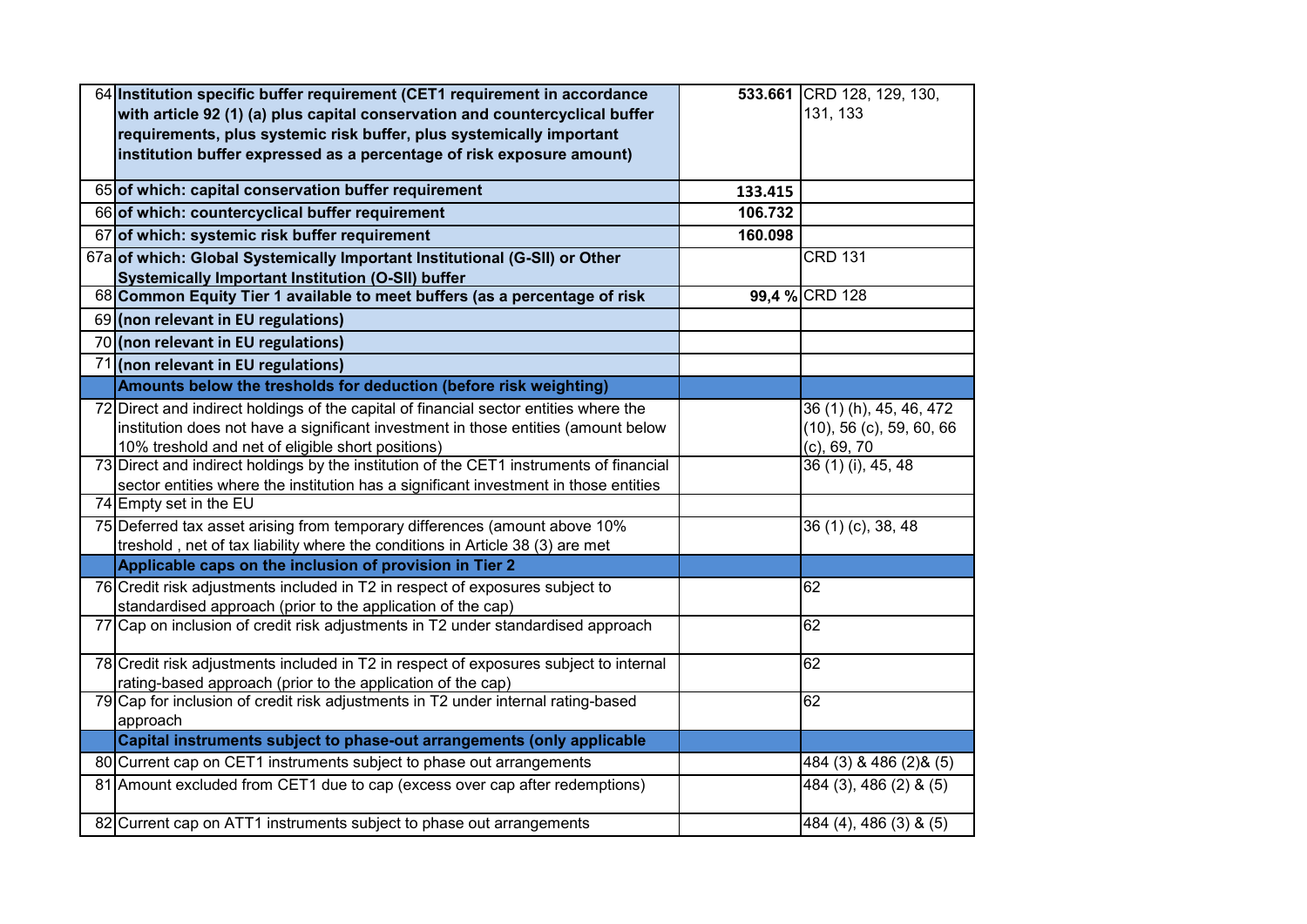| 83 Amount excluded from AT1 due to cap (excess over cap after redemptions) | [484 (4), 486 (3) 8 (5)]    |
|----------------------------------------------------------------------------|-----------------------------|
| 84 Current cap on T2 instruments subject to phase out arrangements         | $[484 (5), 486 (4) \& (5)]$ |
| 85 Amount excluded from T2 due to cap (excess over cap after redemptions)  | [484 (5), 486 (4) 8 (5)]    |